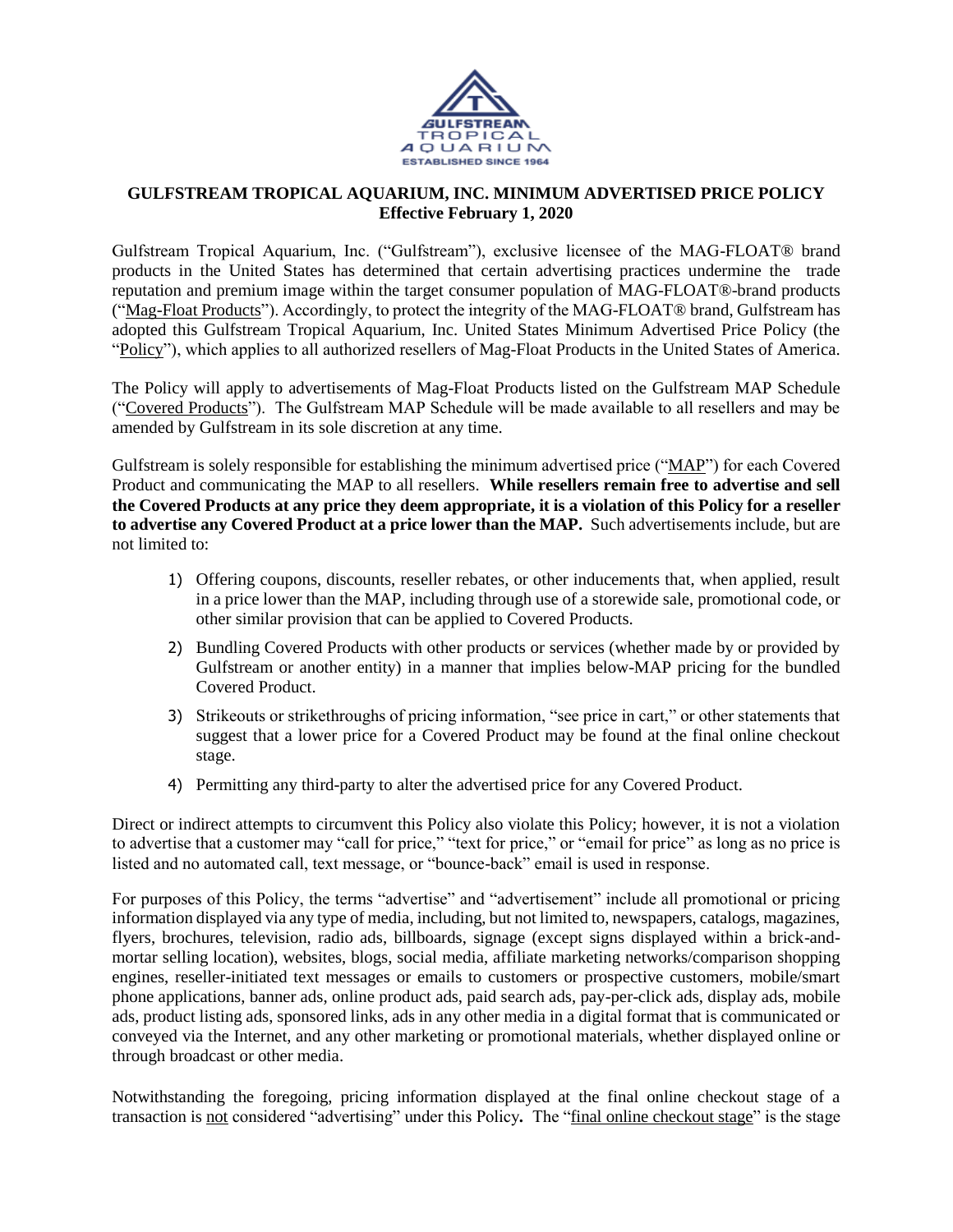when the Covered Product is put into a shopping cart that contains the customer's name, shipping address, email address, and payment information. Pricing information in the "shopping cart" or "checkout" stages must be obscured technically so that it is not retrievable by shopping and pricing engines, and not displayed on search page results within the reseller's own website.

From time to time, Gulfstream may announce MAP holidays or promotions that are applicable to all resellers, during which periods a reseller that advertises a Covered Product in accordance with the terms of the authorized promotion will not be deemed to have violated the Policy. Gulfstream will notify all resellers of any such authorized promotions, generally not fewer than 30 days in advance.

Further, the advertisement of free or reduced-price shipping is not a violation of this Policy as long as such offer applies to all or almost all other products offered by a reseller in the same product category.

**This Policy does not constitute an agreement between Gulfstream and any other entity.** Gulfstream neither solicits nor will it accept any assurance of compliance with this Policy from any reseller or other party. Each reseller must independently choose whether to comply with the terms of this Policy. This Policy is not negotiable and will not be altered for any individual reseller. This Policy applies only to advertised prices and does not affect the prices that a reseller may charge for Mag-Float Products.

Gulfstream will take the following steps against any reseller that fails to comply with this Policy with respect to the advertisement of any Covered Product:

- 1) For a reseller's first violation of the Policy, Gulfstream will notify the reseller in writing of such failure and will immediately place the reseller's account on shipping hold for thirty (30) days. Gulfstream will revoke its acceptance of any pending orders, cancel any pending shipments to the reseller, and not accept any new orders from reseller during this 30-day period.
- 2) For a reseller's second violation of the Policy during a 12-month period following the first violation, Gulfstream will notify the reseller in writing of such failure and will immediately place the reseller's account on shipping hold for ninety (90) days. Gulfstream will revoke its acceptance of any pending orders, cancel any pending shipments to the reseller, and not accept any new orders from reseller during this 90-day period.
- 3) For a reseller's third violation of the Policy during a 12-month period, Gulfstream will terminate its business relationship with the reseller. Gulfstream will revoke its acceptance of any pending orders and cancel any pending shipments to the reseller.

The Policy will be enforced by Gulfstream in its sole discretion and without notice. Resellers have no right to enforce the Policy.

Gulfstream may update, revise, suspend, terminate, reinstitute, or modify this Policy at any time in its sole discretion. Gulfstream shall make any such modifications available to all authorized resellers. If Gulfstream changes the MAP on any Product, it will provide at least 14 days' notice to resellers before such change takes effect.

No Gulfstream employee or agent, including a reseller's sales representative, is authorized to modify, interpret, or grant exceptions to this Policy; solicit or obtain the agreement of any person to this Policy; or otherwise discuss any aspect of this Policy with any reseller, including that reseller's or any other reseller's compliance with the terms of the Policy. Any questions about this Policy should be submitted in writing and directed to Gulfstream's MAP Policy Administrator at MAPP@magfloat.net. Gulfstream will accept no other form of communication from resellers regarding the Policy.

This Policy is effective February 1, 2020 and supersedes all prior Gulfstream policies regarding minimum advertised prices or resale prices for Gulfstream Products applicable to resellers.